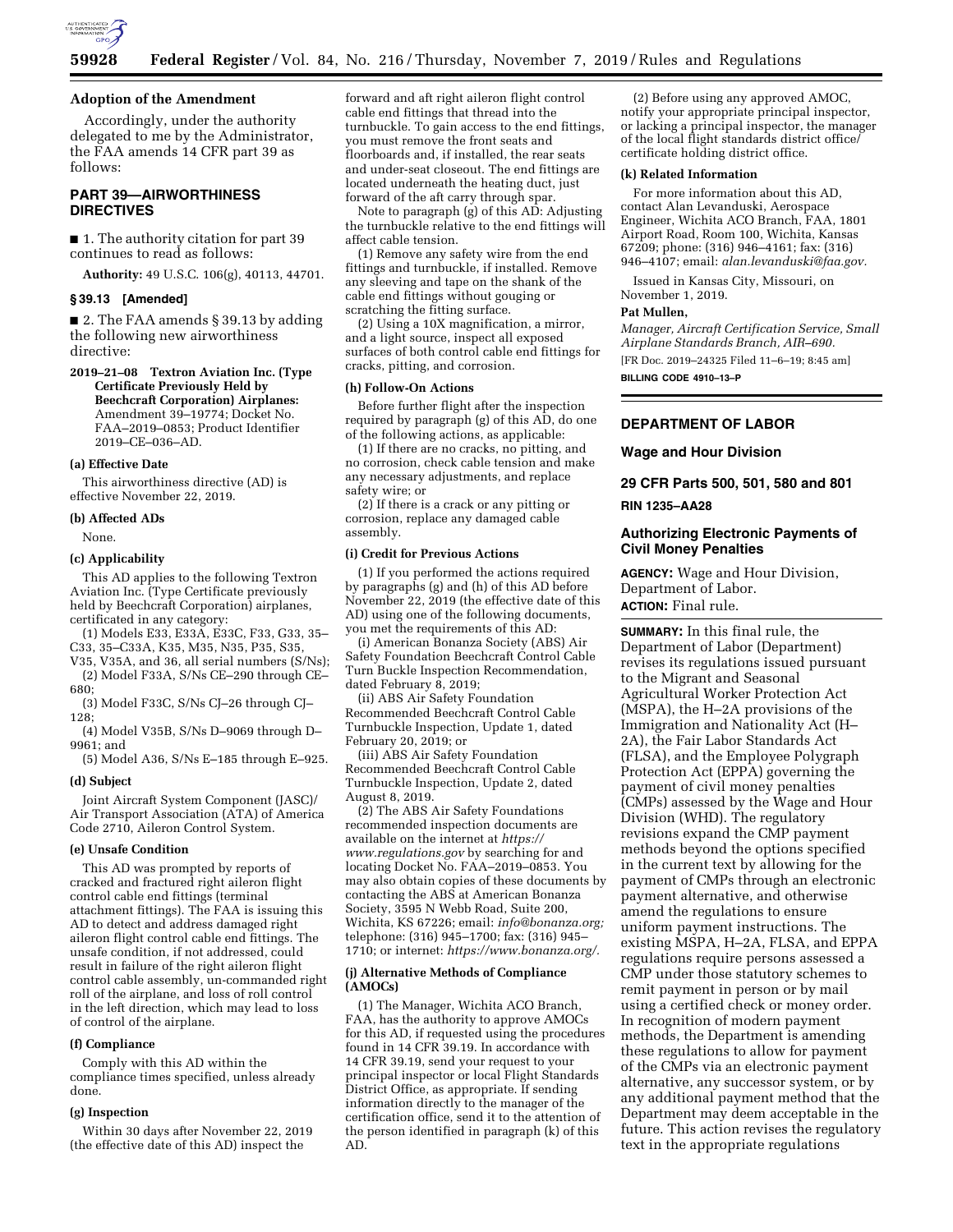administered by WHD. This action is intended to simplify payment methods for persons assessed a CMP, and does not impose any new regulatory requirements.

**DATES:** This rule is effective November 7, 2019.

# **FOR FURTHER INFORMATION CONTACT:**

Robert Waterman, Division of Regulations, Legislation, and Interpretation, Wage and Hour Division, U.S. Department of Labor, Room S– 3502, 200 Constitution Avenue NW, Washington, DC 20210, telephone: (202) 693–0406 (this is not a toll-free number) or email: *[WHDPRAComments@dol.gov.](mailto:WHDPRAComments@dol.gov)* 

# **SUPPLEMENTARY INFORMATION:**

Publication of this document constitutes final action on these changes under the Administrative Procedure Act (5 U.S.C. 553). Publication of a Notice of Proposed Rulemaking is unnecessary since the agency is merely updating its regulations to add alternatives for payment of CMPs and to improve consistency among its regulations. The rulemaking does not mandate payment via electronic payment method.

This final rule is not a regulatory action under Executive Order 13771 because it is not a significant action under Executive Order 12866.

#### **I. Background**

The Department's regulations at 29 CFR 500.144, 501.22, 580.18, and 801.43 provide instructions for the payment of CMPs assessed by WHD under MSPA, H–2A, the FLSA, and the EPPA. The instructions currently require that payment be remitted by certified check or money order, to be mailed or delivered to WHD. Many members of the public may find these payment methods sufficient. However, the Department of the Treasury's Bureau of the Fiscal Service (Fiscal Service) analyzed WHD's CMP payment process and recommended that *Pay.gov* be used as an electronic payment option to improve its cash management practices and reduce paper-based collections. WHD accepted Fiscal Service's recommendation and has fully implemented *Pay.gov* as an additional method for paying CMPs. *Pay.gov* is a web transaction portal for public access to federal agency services, sponsored by the United States Department of the Treasury's Fiscal Service.1 WHD believes that an electronic payment option provides members of the public with a faster and less costly payment method than the current options of delivering or mailing certified checks or money orders. Many members of the

1*See [https://www.pay.gov/public/home/notices.](https://www.pay.gov/public/home/notices)* 

public may find it in their interest to remit CMP payments electronically, thereby avoiding the costs associated with money orders, certified checks, certified mail, or courier service, as well as the cost of personnel time required to mail or deliver the CMP payments to WHD. The Department also recognizes that commonly accepted and preferred payment methods may continue to evolve. Accordingly, in this final rule, the Department adds an option for electronic payment of CMPs on *[www.pay.gov](http://www.pay.gov)* (or any successor system), permits payment via additional means that the Department may deem acceptable, and directs persons who wish to remit payment to WHD by certified check or money order to do so pursuant to WHD instructions that are provided during the resolution of a WHD investigation.2

## **II. Summary of Changes to the Regulations**

In 29 CFR 500.144, 501.22, 580.18, and 801.43, the regulatory text currently provides that a person assessed a CMP shall remit promptly by mail or in person the amount to the Secretary by certified check or money order, made payable to the order of WHD. The Department has added a payment alternative to all these provisions to allow persons the option of submitting payment of CMPs electronically through *Pay.gov* (or any successor system). Recognizing that commonly accepted and preferred payment methods may continue to evolve, the Department has further revised these regulations to permit payment via any additional payment method that the Department may deem acceptable in the future. Instructions for any such additional payment method would be provided during the resolution of a WHD investigation. Additionally, the current text of these regulations lack consistency in their instructions for mailing or delivering CMP payment to WHD when payment is made by certified check or money order. In this final rule, the Department has revised these regulations to eliminate those inconsistencies.

## **III. Administrative Procedure Act**

Section 553(b)(3) of the Administrative Procedure Act (APA) provides that an agency is not required to publish a notice of proposed rulemaking in the **Federal Register** and

solicit public comments when the agency has good cause to find that doing so would be ''impracticable, unnecessary, or contrary to the public interest.'' 5 U.S.C. 553(b)(3). The Department finds that good cause exists to dispense with the notice and public comment procedures for these minor amendments to its regulations based on the conclusion that such procedures are unnecessary. This rule adds an electronic payment option for persons assessed a CMP to submit their CMP payments to the Department and makes other minor changes to ensure consistent payment instructions. This rule does not impose any new regulatory obligations. Therefore, the Department is issuing these regulatory revisions in a final rule.

Section 553(d) of the APA provides that substantive rules should take effect not less than thirty (30) days after the date they are published in the **Federal Register** unless ''otherwise provided by the agency for good cause found[.]'' 5 U.S.C. 553(d)(3). Since this rule merely provides alternative payment mechanisms and does not impose any additional regulatory requirements, the Department finds it is unnecessary to delay the effective date of the rule. Accordingly, the Department finds that good cause exists to make this rule effective on the date of publication.

## **IV. Executive Orders 12866, 13563; Small Business Regulatory Enforcement Fairness Act; Regulatory Flexibility**

This rule has been drafted and reviewed in accordance with Executive Order 12866, section 1(b), Principles of Regulations, as affirmed by Executive Order 13563. Section 6(a)(3) of Executive Order 12866 requires that agencies assess both the costs and benefits of significant regulatory actions. Under Executive Order 12866, section 3(f), a ''significant regulatory action'' is one that meets any of several specified conditions, including the following: Having an annual effect on the economy of \$100 million or more; creating a serious inconsistency or interfering with an action of another agency; materially altering the budgetary impact of entitlements or the rights of entitlement recipients, or raising novel legal or policy issues.

The Office of Information and Regulatory Affairs (OIRA) in the Office of Management and Budget (OMB) has determined that this rule is not a ''significant regulatory action'' under Executive Order 12866, section 3(f) and waived review. This rule simply provides persons with alternative options for providing CMP payments to WHD and removes detailed, somewhat

<sup>2</sup>The regulation at 29 CFR 503.26 similarly provides instructions for the payment of CMPs assessed by WHD under the  $\tilde{H}$ –2B provisions of the Immigration and Nationality Act. This final rule does not amend 29 CFR 503.26. Any revisions to that regulation will be issued separately.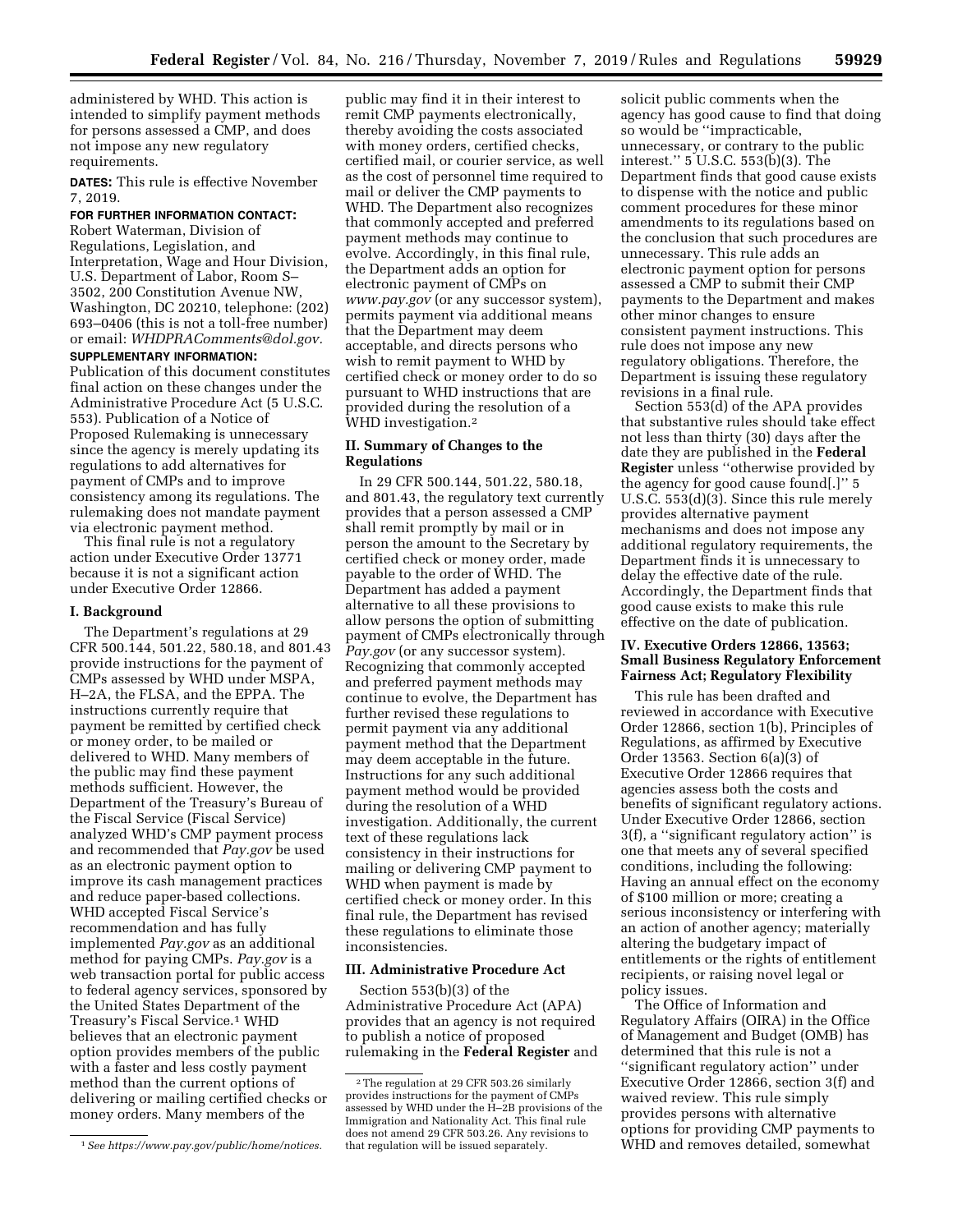inconsistent instructions for mailing or delivering checks or money orders for CMP payments. It does not impose any costs on employers or other persons, and does not meet any of the criteria for an economically significant rule specified by the Executive Order. Accordingly, there is no requirement for an assessment of potential costs and benefits under section 6(a)(3) of the order.

Because no notice of proposed rulemaking is required for this rule under section 553(b) of the APA, the requirements of the Regulatory Flexibility Act (5 U.S.C. 601) pertaining to regulatory flexibility do not apply to this rule. See 5 U.S.C. 601(2). Accordingly, the Department is not required to either certify that the final rule would not have a significant economic impact on a substantial number of small entities or conduct a regulatory flexibility analysis.

# **V. Paperwork Reduction Act**

The Paperwork Reduction Act of 1995 (44 U.S.C. 3501 *et seq.*) (PRA) requires that the Department consider the impact of paperwork and other information collection burdens imposed on the public. The Department has determined that this final rule is not subject to the PRA because any information collected under this rule is collected during the conduct of Department investigations, civil actions to which the agency is a party, or administrative proceedings, and therefore is exempt from the PRA's requirements. *See* 44 U.S.C. 3518; 5 CFR 1320.4(a)(2).

#### **VI. Unfunded Mandates Reform Act**

This Final Rule has been reviewed in accordance with the Unfunded Mandates Reform Act of 1995 (UMRA). 2 U.S.C. 1501 *et seq.* For the purposes of the UMRA, this rule does not impose any Federal mandate that may result in increased expenditures by State, local or Tribal governments, or increased expenditures by the private sector, of more than \$100 million in any year.

# **VII. Executive Order 13132 (Federalism)**

The Department has reviewed this rule in accordance with the Executive Order on Federalism (Executive Order 13132, 64 FR 43255, August 10, 1999). This rule does not have federalism implications as outlined in Executive Order 13132. The rule does not have substantial direct effects on the States, on the relationship between the national government and the States, or on the distribution of power and responsibilities among the various levels of government.

# **VIII. Executive Order 13175, Indian Tribal Governments**

The Department has reviewed this rule under the terms of Executive Order 13175 and determined it did not have ''tribal implications.'' The rule does not have ''substantial direct effects on one or more Indian tribes, on the relationship between the Federal government and Indian tribes, or on the distribution of power and responsibilities between the Federal government and Indian tribes.'' As a result, no Tribal summary impact statement has been prepared.

### **List of Subjects**

#### *29 CFR Part 500*

Administrative practice and procedure, Aliens, Housing, Insurance, Intergovernmental relations, Investigations, Migrant labor, Motor vehicle safety, Occupational safety and health, Penalties, Reporting and recordkeeping requirements, Wages, Whistleblowing.

## *29 CFR Part 501*

Administrative practice and procedure, Agriculture, Aliens, Employment, Housing, Housing standards, Immigration, Investigations, Labor, Migrant labor, Penalties, Transportation, Wages.

### *29 CFR Part 580*

Administrative practice and procedure, Child labor, Penalties, Wages.

## *29 CFR Part 801*

Administrative practice and procedure, Employment, Lie detector tests, Penalties, Reporting and recordkeeping requirements.

## Dated: October 25, 2019.

# **Cheryl M. Stanton,**

*Administrator.* 

For the reasons set forth above, the Department of Labor amends Title 29, Parts 500, 501, 580, and 801 of the Code of Federal Regulations as follows:

## **PART 500—MIGRANT AND SEASONAL AGRICULTURAL WORKER PROTECTION**

■ 1. The authority citation for part 500 continues to read as follows:

**Authority:** Pub. L. 97–470, 96 Stat. 2583 (29 U.S.C. 1801–1872); Secretary's Order No. 01–2014 (Dec. 19, 2014), 79 FR 77527 (Dec. 24, 2014); 28 U.S.C. 2461 Note (Federal Civil Penalties Inflation Adjustment Act of 1990); and Pub. L. 114–74, 129 Stat. 584.

■ 2. Revise § 500.144 to read as follows:

## **§ 500.144 Civil money penalties—payment and collection.**

Where the assessment is directed in a final order by the Secretary or in a final judgment issued by a United States District Court, the amount of the penalty is immediately due and payable to the United States Department of Labor. The person assessed such penalty shall remit promptly the amount thereof, as finally determined, to the Secretary. Payment shall be made by certified check or money order made payable and delivered or mailed according to the instructions provided by the Department; through the electronic pay portal located at *[www.pay.gov](http://www.pay.gov)* or any successor system; or by any additional payment method deemed acceptable by the Department.

# **PART 501—ENFORCEMENT OF CONTRACTUAL OBLIGATIONS FOR TEMPORARY ALIEN AGRICULTURAL WORKERS ADMITTED UNDER SECTION 218 OF THE IMMIGRATION AND NATIONALITY ACT**

■ 3. The authority citation for part 501 continues to read as follows:

**Authority:** 8 U.S.C. 1101(a)(15)(H)(ii)(a), 1184(c), and 1188; 28 U.S.C. 2461 Note (Federal Civil Penalties Inflation Adjustment Act of 1990); and Pub. L. 114–74 at § 701.

■ 4. Revise § 501.22 to read as follows:

### **§ 501.22 Civil money penalties—payment and collection.**

Where a civil money penalty is assessed in a final order by the WHD Administrator, by an ALJ, or by the Administrative Review Board (ARB), the amount of the penalty must be received by the WHD Administrator within 30 days of the date of the final order. The person assessed such penalty shall remit the amount thereof, as finally determined, to the Secretary. Payment shall be made by certified check or money order made payable and delivered or mailed according to the instructions provided by the Department; through the electronic pay portal located at *[www.pay.gov](http://www.pay.gov)* or any successor system; or by any additional payment method deemed acceptable by the Department.

# **PART 580—CIVIL MONEY PENALTIES—PROCEDURES FOR ASSESSING AND CONTESTING PENALTIES**

■ 5. The authority citation for part 580 continues to read as follows:

**Authority:** 29 U.S.C. 9a, 203, 209, 211, 212, 213(c), 216; Reorg. Plan No. 6 of 1950, 64 Stat. 1263, 5 U.S.C. App; secs. 25, 29, 88 Stat. 72, 76; Secretary's Order 01–2014 (Dec. 19,